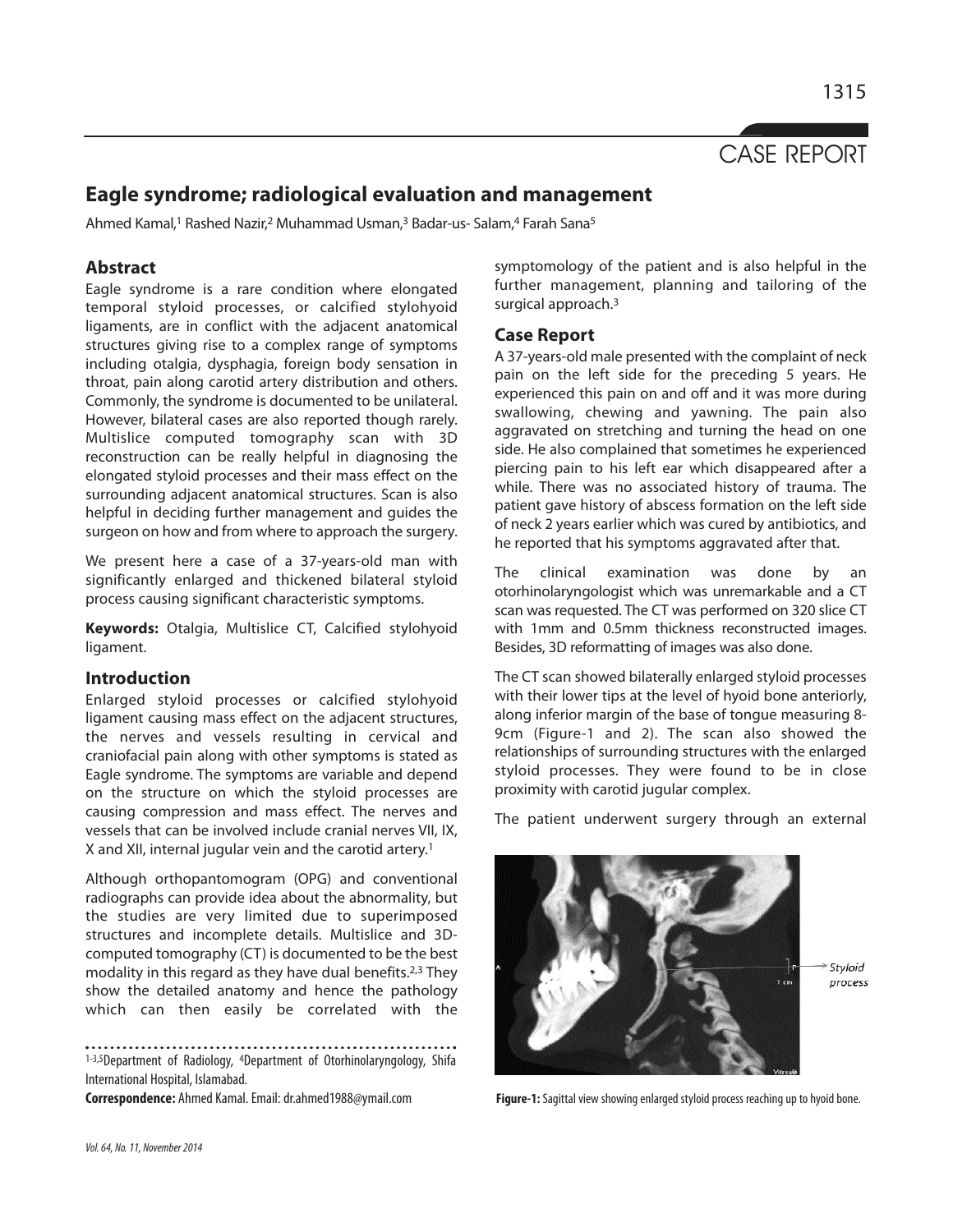

**Figure-2:** 3D reformatted images showing bilateral enlarged styloid processes (in blue).

approach and 3cm of left styloid process, the symptomatic side, was resected. The post-operative stay of patient at hospital was uneventful. Two-month followup of the patient showed marked relief in symptoms.

## **Discussion**

The styloid process is a slender pointed outgrowth from the temporal bone's inferior surface, which moves downwards and anteriorly toward the maxillo-vertebropharyngeal recess, which contains carotid arteries, internal jugular vein and cranial nerves including VII, IX, X and XII. The normal length of the styloid in an adult is approximately 2.5cm whereas an elongated styloid is generally more than 3cm in length1,4 which, when it is a causative factor, is called Eagle syndrome.

The syndrome was first described in 1937 by the Watt Weems Eagle, an American otorhinolaryngologist.<sup>4</sup> Only small percentage of diagnosed patients i.e. 4% of the general population with enlarged styloid process is symptomatic, hence giving the actual incidence of about 0.16%.<sup>5</sup> The syndrome usually affects people of age 30. Depending on the underlying aetiology and the anatomical structures compressed or irritated by the styloid process, symptoms vary greatly, ranging from cervicofacial pain to cerebral ischaemia.

The aetiology of elongation of styloid process is still unknown. Various causes are suggested in literature and

include congenital elongation, ossification of the stylohyoid ligament and osseous tissue growth at the insertion of stylohyoid ligament.1,5

In terms of clinical expressions, classic styloid syndrome is characterised by dull and persistent pain in orapharynx and face. The pain is actually centred in the tonsillar fossa that refer to the ipsilateral ear and get exacerbated by swallowing, yawning and chewing. Patient can also complain of dysphagia, globus sensation and tinnitus can also occur.

Also, the stylo-carotid syndrome is an entity of Eagle syndrome in which the internal or external carotid artery along with their peri-vascular sympathetic fibres are compressed by the enlarged/calcified styloid process. Patient complains of pain along the distribution of the artery, which is provoked and exacerbated by rotation and compression of the neck.

Several imaging modalities can be used for the diagnosis of Eagle syndrome, including conventional lateral and anteroposterior (AP) views of head and neck radiograph, Towne's view, OPG and CT.2,3,6 The OPG can easily miss the findings, especially if styloid processes are not so long, due to superimposed teeth and mandible. Similarly, the conventional radiographs are also very non-specific and limited in this context. Multislice CT and 3D reconstruction is considered the best modality as it